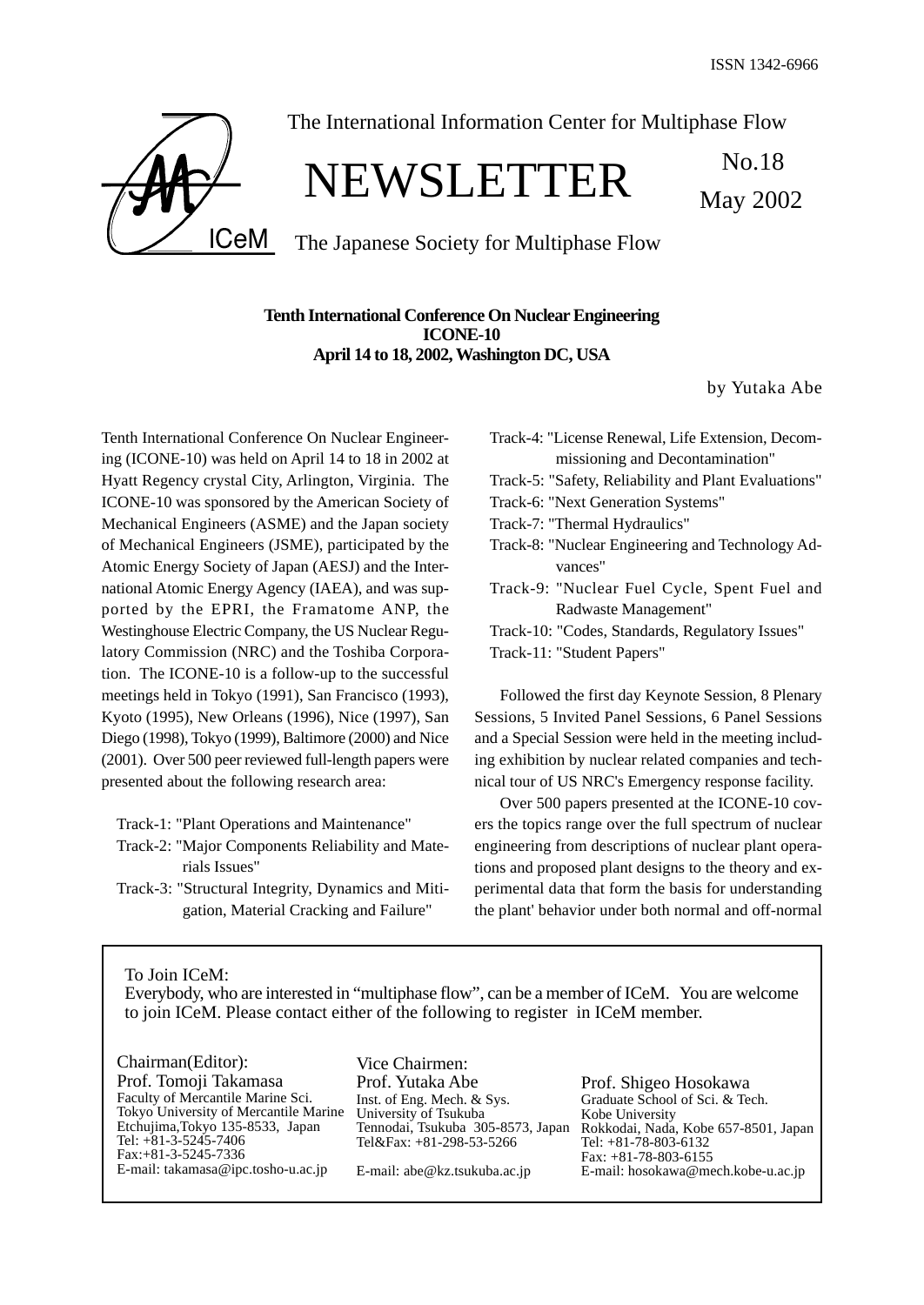conditions. The meeting began with a Welcome reception on Sunday. On Monday morning, Senator Larry Craig opened the meeting. He was followed by Councilor Tokio Kanoh, a member of the House of Councilors in Japan, and then Nils Diaz, Commissioner of the US NRC, gives Keynote Address.

Although all aspects are discussed from the regulatory perspective to the operational perspective in subsequent days at the meeting, still over 100 papers were presented at the Track-7 "Thermal Hydraulics", mainly relating to the research result of the gas-liquid two-phase flow. A lot of sophisticated measurement results for the gas-liquid two-phase flow were presented from US and Japan. Based on the advanced measurement results, more clear physical understanding was presented for the gas-liquid two-phase flow in nuclear power plant. Many research results for the thermal hydraulics under sever accident sequence in light water reactors are presented by the European contraries and far east countries. Especially, the result with large scale experimental facilities were presented by South Korea.

Please remind you that the next meeting (ICONE-11) will be held in Tokyo, 2003.

Professor Yutaka Abe Institute of Engineering Mechanics and Systems University of Tsukuba Tsukuba, Ibaraki, 305-8573, Japan FAX: 0298-53-5266 E-mail: abe@kz.tsukuba.ac.jp.

| President                                   | T. Fukano (Kyushu University)                            |
|---------------------------------------------|----------------------------------------------------------|
| <b>Vice Presidents</b>                      | M. Ozawa (Kansai University)                             |
|                                             | T. Ikohagi (Tohoku University)                           |
|                                             | A. Tsuge (Daikin Ind. Ltd.)                              |
| <b>Chair of Informatics Division</b>        |                                                          |
|                                             | T. Shinoda (Takuma Ltd.)                                 |
| <b>Chair of General Affairs Division</b>    |                                                          |
|                                             | T. Saito (Shizuoka University)                           |
| <b>Chair of Planning Division</b>           |                                                          |
|                                             | H. Inaba (Okayama University)                            |
| Chair of International Intercourse Division |                                                          |
|                                             | K. Hishida (Keio University)                             |
| Executive Office of JSMF:                   |                                                          |
| Gakujyutu Shuppan Insatu Co.                |                                                          |
|                                             | 2-14-9 Kasugadenaka, Konohana-ku, Osaka, 554-0022, JAPAN |
|                                             | Tel: $+81-6-6466-1588$ Fax: $+81-6-6463-2522$            |
|                                             | E-mail: QYM02135@niftyserve.or.jp                        |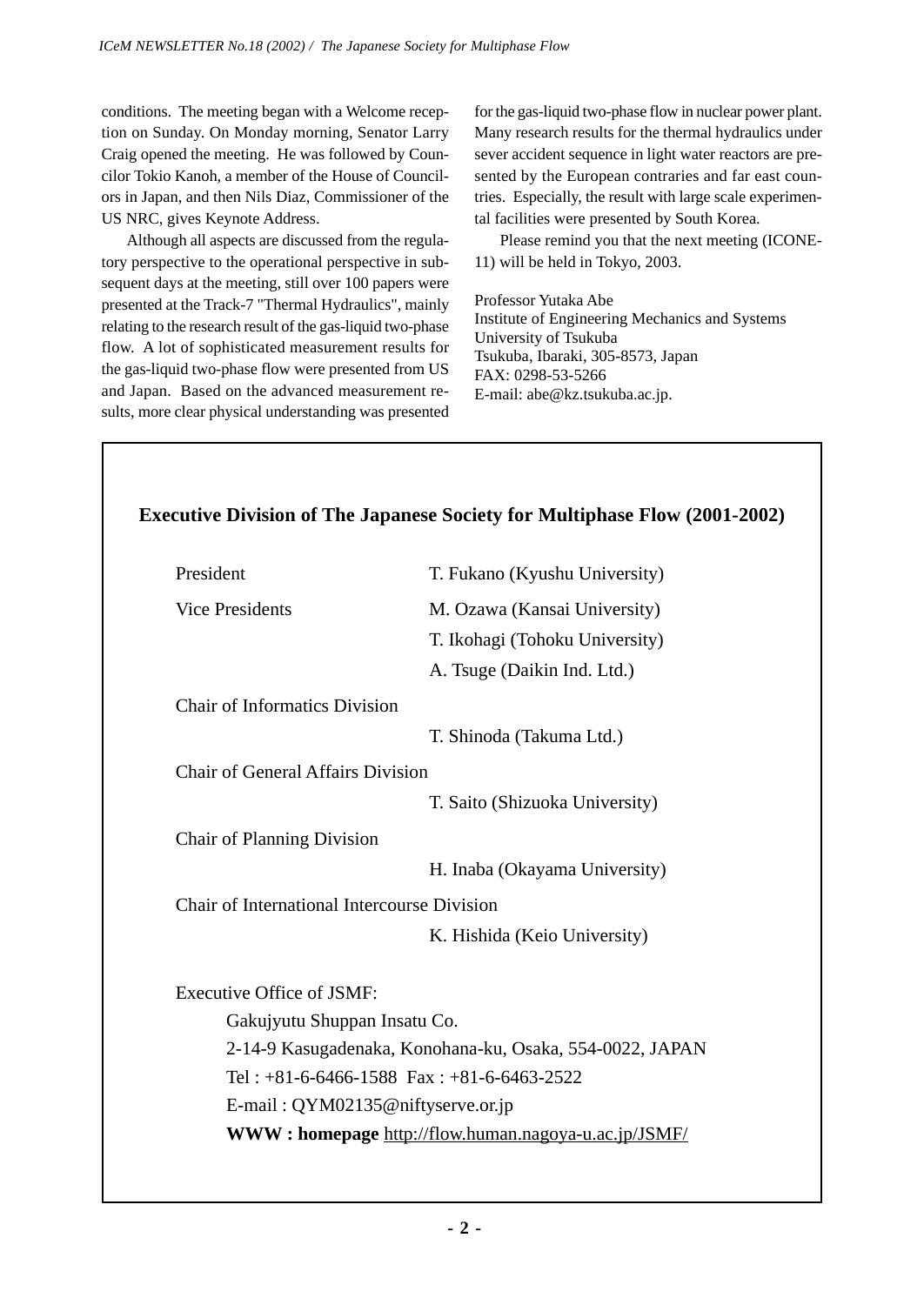# **Future Meetings**

Following list includes Conference Name, Place, Date and Contact.

## **Fourth International Conference on Advances in**

**Fluid Mechanics** Ghent, Belgium, May 15-17, 2002 Dr. C A Brebbia Wessex Institute of Technology Prof. M Rahman Dalhousie University Prof. R Verhoeven University of Ghent Fax: 44 (0) 238 029 2853 E-mail: shobbs@wessex.ac.uk http://www.wessex.ac.uk/conferences/2002/afm02/ index.html

#### **The 9th Asian Congress of Fluid Mechanics, Isfahan University of Technology**

Isfahan, Iran, May 27-30, 2002 Prof. E. Shirani Department of Mechanical Engineering, Isfahan University of Technology (IUT), Isfahan 84154, Iran Dr. M. R. Chamani Department of Civil Engineering, Isfahan University of Technology (IUT), Isfahan 84154, Iran E-mail: acfm9@conferences.iut.ac.ir http://conferences.iut.ac.ir/acfm9/

## **Fourth Pacific Rim Thermal Science and Energy Engineering Workshop PaRTSEE-4**

Kyoto, Japan, May 31 - June 2, 2002 Prof. Akimi Serizawa Department of Nuclear Engineering Kyoto University Yoshida, Sakyo, Kyoto 606-8501 Japan Phone & Fax: 81-75-753-5829 E-mail: serizawa@nucleng.kyoto-u.ac.jp http://www.nucleng.kyoto-u.ac.jp/Groups/F-group/ PaRTSEE-4/

## **Dubrovnik Conference on Sustainable Development of Energy, Water and Environment Systems**

Dubrovnik, Croatia, June 2-7, 2002 Energetika Marketing, Sokolska 25, HR-10000 Zagreb, Croatia Tel/Fax: +385 1 3771256, +385 1 3772429 E-mail: dubrovnik2002@ege.hr http://powerlab.fsb.hr/Dubrovnik2002/

## **4th GAP Engineering Congress**

Sanliurfa, Turkey, June 6-8, 2002 Dr. Bulent Yesilata Harran University, Faculty of Engineering, ME Department

Sanliurfa 63300, TURKEY Tel:+90-414-313 1552 Fax:90-414-313 5124  $E$ -mail: gap $2002@$ harran.edu.tr or harrangap2002@yahoo.com http://www.harran.edu.tr/gap2002

#### **ANS Annual Meeting, embedded Topical Meeting: International Congress on Advanced Nuclear Power Plants (ICAPP)**

Hollywood, FL, USA, June 9-13, 2002 http://www.ans.org/meetings/annual/

#### **24th World Conference on Boundary Element Methods incorporating Meshless Solutions Seminar**

Sintra, Portugal, June 17-19, 2002 Dr. Rachel Green Wessex Institute of Technology Ashurst Lodge, Ashurst, Southampton, SO40 7AA, UK Telephone: 44 (0) 238 029 3223 Fax: 44 (0) 238 029 2853 E-mail: rgreen@wessex.ac.uk http://www.wessex.ac.uk/conferences/2002/be02/ index.html

# **International Joint Power Generation Conference**

Phoenix, Arizona, USA, June 24-26, 2002 http://www.asmeconferences.org/ijpgc02/

#### **The Third International Conference on Transport Phenomena in Multiphase Systems (HEAT2002)**

Kielce, Poland, June 24-27, 2002 Prof. M. E. Poniewski Kielce University of Technology http://eden.tu.kielce.pl/~heat/

#### **Low-Temperature and Cryogenic Refrigeration-Fundamentals and Applications**

Golden Dolphin Hotel, Cesme, Turkey, June 23 - July 05, 2002 Prof. Dr. S. KAKAC , Co-director Department of Mechanical Engineering University of Miami Coral Gables, Florida 33124, USA Prof. Dr. H. SMIRNOV , Co-director OSAR - Odessa State Academy of Refrigeration 1-3 Dvorianskaja St., 270026, Odessa, UKRAINE Dr. Mila Avelino E-mail: mila@uerj.br http://www.ichmt.org/Refrigeration-NATOASI/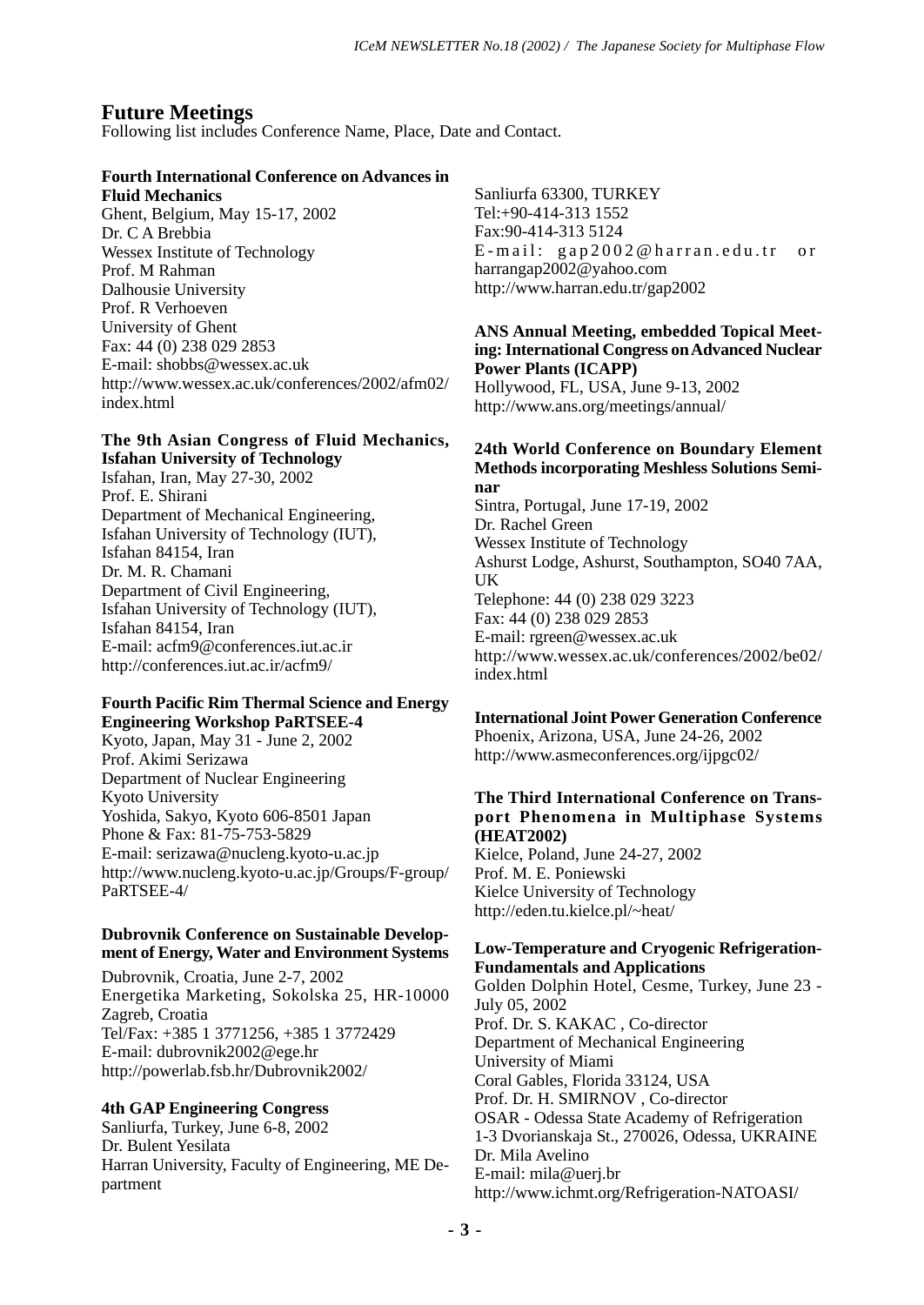#### **2002 Fluids Engineering Division Summer Meeting**

Montreal, Quebec, Canada, July 14-18, 2002

Dr. U. S. Rohatgi Brookhaven National Laboratory

Phone: (631) 344-2475

E-mail: rohatgi@bnl.gov http://www.asme.org/conf/fed02/

## **13th Int. Sympo. on Transport Phenomena (ISTP'13)**

Victoria, USA, July 14-18, 2002 Dr. Sadik Dost ISTP-13 Department of Mechanical Engineering University of Victoria Victoria, BC, Canada V8W 3P6 Fax: 1-250-721-6294 E-mail: sdost@me.uvic.ca Dr. Ibrahim Dincer ISTP-13 Department of Mechanical Engineering KFUPM Box 127, Dhahran 31261, Saudi Arabia Fax: (966-3) 860-2949 E-mail: idincer@kfupm.edu.sa http://www.istp13.uvic.ca/

#### **4th International Symposium on Computational Technologies for Fluid/Thermal/Chemical Systems with Industrial Applications**

Vancouver, British Columbia, Canada, August 4-8, 2002 Dr. Vladimir Kudriavtsev CFD Canada 50 Graydon Hall Drive, ste 401 Toronto, ON M3A 3A3, CANADA Phone: +1-416-441-0803

Fax: +1-416-441-0803 E-mail:vvk@cfdcanada.com Dr. Satoyuki Kawano Department of Aeronautics and Space Engineering Tohoku University Aoba Aramaki 01, Aoba-ku, Sendai 980-8579, JA-PAN Phone: +81-22-217-6980 Fax: +81-22-217-6979 E-mail: kawano@ad.mech.tohoku.ac.jp Dr. Chris R. Kleijn Delft University of Technology Kramers Laboratorium voor Fysische Technologie Prins Bernhardlaan 6, 2628 BW Delft, THE NETH-ERLANDS Phone: +31-15-278-2835 Fax: +31-15-278-2838 E-mail: crkleijn@klft.tn.tudelft.nl http://pvp.dc.kumamoto-u.ac.jp/pvp2002/

## **IHTC'12, 12th Int. Heat Transfer Conf.**

Grenoble, France, August 18-23, 2002 Prof. J.M. Delhaye CEA/GRENOBLE Fax: +33-2-76-88-31-96 E-mail: DELHAYE@DTP.CEA.FR http://www.ihtc12.ensma.fr/

#### **17th International Symposium on Chemical Reaction Engineering**

Hong Kong, China, August 25-28, 2002 ISCRE 17 Secretariat Department of Chemical Engineering Hong Kong University of Science and Technology Clear Water Bay, Hong Kong, China FAX : +65-2-2358-0054 E-mail : iscre17@ust,hk

# **An Announcement from Editor**

The JSMF gives internet-service for ICMF members.

You can read updated ICeM NEWSLETTER by visiting JSMF homepage

 *http://flow.human.nagoya-u.ac.jp/JSMF/index-e.html*.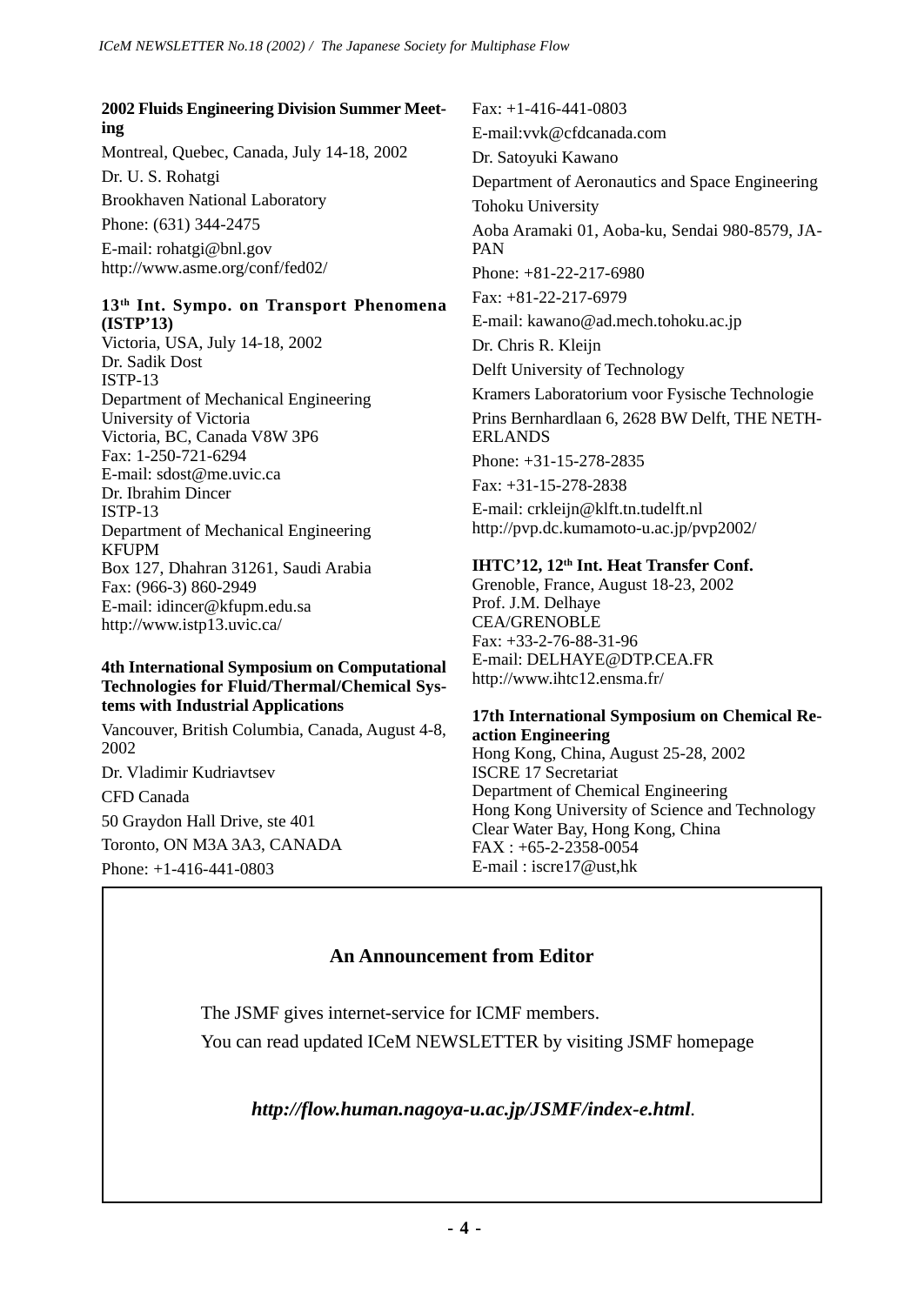# **15th International Congress of Chemical and Process Engineering (CHISA 2002)**

Praha, Czech Republic, August 25-29, 2002 Scientific Committee FAX : +42-02-2092-0661 E-mail : chisa@icpf.cas.cz

#### **The 10th International Symposium on Flow Visualization (ISFV-10)**

Kyoto, Japan, August 26-29, 2002 Prof. Masaaki KAWAHASHI ISFV10-Conference Desk Department of Mechanical Engineering, Saitama University 255 Shimo-okubo, Saitama, Saitama 338-8570, Japan TEL +81-48-858-3443 FAX +81-48-858-3711 E-mail: isfv10@vsj.or.jp http://vsj.or.jp/isfv10/

## **2002 FALL TECHNICAL CONFERENCE**

New Orleans, Louisiana, USA, September 8-11, 2002 Dr. Ismail B. Celik Mechanical and Aerospace Engineering Department West Virginia University P.O. Box 6106, Morgantown WV 26506-6106 (USA) Phone: (304) 293 3111 ext. 2325, Fax: (304) 293 6689 E-mail: celik@cemr.wvu.edu Session organizers: Dr. Ismail B. Celik Mechanical and Aerospace Engineering Department West Virginia University P.O. Box 6106, Morgantown WV 26506-6106 (USA) Phone: (304) 293 3111 ext. 2325, Fax: (304) 293 6689 E-mail: icelik@wvu.edu Dr. Ibrahim Yavuz Mechanical and Aerospace Engineering Department West Virginia University P.O. Box 6106, Morgantown WV 26506-6106 (USA) Phone: (304) 293 3111 ext. 2466, Fax: (304) 293 6689 E-mail: iyavuz@coe.wvu.edu

#### **4th International Symposium on Catalysis in Multiphase Reactors**

Lausanne – Switzerland, September 22-25, 2002 E. Joannet(Secretariat) FAX : +41-21-693-3190 E-mail : camure@dcmail.epfl.ch http://dcwww.epfl.ch/lgrc/camure

#### **Asian Pacific Confederation of Chemical Engineering(Apcche)**

Christchurch, New Zealand, September 29 - October 3, 2002 Chemical and Process Engineering Dept. University of Canterbury Society of Chemical Engineers New Zealand E-mail : apcche@cont.canterbury.ac.nz http://www.conference.canterbury.ac.kr.nz/apcche

#### **Fall Meeting(Annual) of Korean Institute of Chemical Engineers**

Seoul National University, Seoul, October 24-26, 2002 Professor Seung-Min Yang Department of Chemical & Biomolecular Engineering, KAIST Taejon 305-701, Korea E-mail: smyang@mail.kaist.ac.kr Tel: +82-42-869-3922 Fax: +82-42-869-3910 http://www.kiche.or.kr

## **8th Asian Conference on Fluidized - Bed and Thru-phase Reactors**

Mandarin Hotel, Bangkok, Thailand, November 3- 6, 2002 Prof. Somsak, D. and Prof. Wiwut, T. Department of Chemical Technology Faculty of Science, Chulalongkorn University, Thailand FAX : +66-6-218-7526 E-mail : dsomsak@sc.chula.ac.th http://www.sc.chula.ac.th//ascon2002

## **AIChE 2002 Annual Meeting**

Indianapolis Convention Center, Indianapolis, IN, USA, November 3-8, 2002 Dr. G.V. Reklaitis Purdue University Email: aiche02@ecn.purdue.edu Dr. Jennifer Sinclair Purdue University E-mail: aiche02@ecn.purdue.edu

http://www.aiche.org/annual/index.htm

# **ANS Winter Mtg.**

Omni Shoreham Hotel, Washington, DC, USA, November 17-21, 2002 http://www.ans.org/meetings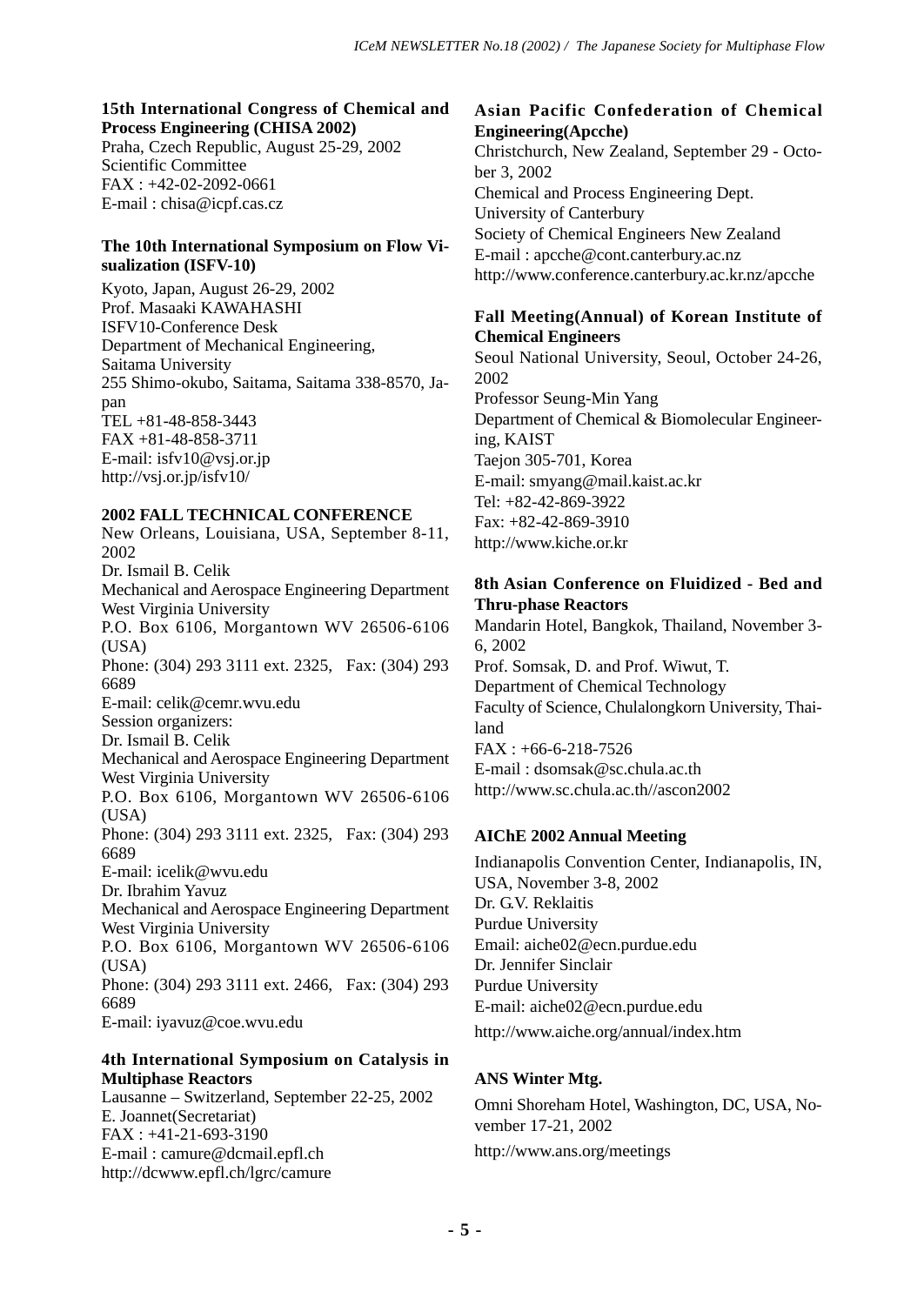#### **The Fifth JSME-KSME Fluids Engineering Conference**

Nagoya, Japan, November 17-21, 2002

Prof. Yasuhiko SAKAI (Nagoya University)

Tel: +81 52 789 4486

Fax: +81 52 789 3111

E-mail: ysakai@mech.nagoya-u.ac.jp

Dr. Hyung Jin SUNG (Korea Advanced Institute of Science and Technology)

Tel: +82 42 869 3027

Fax : +82 42 869 5027

E-mail: hjsung@kaist.ac.kr http://www.flow.human.nagoya-u.ac.jp/FEC5/

#### **SPACE TECHNOLOGY & APPLICATIONS INTERNATIONAL FORUM (STAIF – 2003) Session A07. Boiling in Microgravity**

Albuquerque (New Mexico, USA), February 2-6, 2003 Prof. Walter Grassi Dipartimento di Energetica Università di Pisa via Diotisalvi, 2, 56126 Pisa, Italy Phone +39.050.569646 Fax +39.050.830116 E-mail: w.grassi@ing.unipi.it http://www.unm.edu/~isnps/

#### **The 6th ASME-JSME Thermal Engineering Joint Conference**

Hapuna Beach Prince Hotel, Kohala Cost, Hawaii Island, Hawaii, USA, March 16-20, 2003 Prof. Shigefumi Nishio The University of Tokyo Co-Chair (JSME) Prof. Adrienne Lavine University of California, Los Angeles Co-Chair (ASME) http://www.jsme.or.jp/ted/AJ2003.html

#### **THERMODYNAMICS HEAT and MASS TRANSFER of REFRIGERATION MACHINES and HEAT PUMPS**

Valencia, Spain, March 31 - April 2, 2003 Prof. Corberán Salvador, José Miguel Dept. of Thermodynamics Catedrático/a de Universidad PDI Universitat Politècnica de Valencia Higher Technical School of Industrial Engineering Camino de Vera s/n, 46020 Valencia, Spain Tel. 34 963877323 Fax. 34 963877329 E-mail: corberan@ter.upv.es http://www.imst.upv.es

## **M&C 2003: Nuclear Mathematical and Computational Sciences: a Century in Review, a Century Anew** Gatlinburg, TN, USA, April 6-10, 2003 Dr. Bernadette Kirk

E-mail: kirkbl@ornl.gov http://meetingsandconferences.com/MC2003/

## **5th International Conference on Boiling Heat Transfer**

Montego Bay, Jamaica, May 4-8, 2003 Prof. James F. Klausner University of Florida Department of Mechanical Engineering Gainesville, FL 32611 Tel: 352-392-3506 Fax: 352-392-1071 E-mail: klaus@ufl.edu http://www.doce-conferences.ufl.edu/ICBHT/

## **Turbulence and Shear Flow Phenomina-2003 (TSFP-3)**

Sendai, Japan, June 25-27, 2003 http://www.tsfp3.mes.titech.ac.jp

## **14th Int. Sympo. on Transport Phenomena (ISTP-14)**

Bali, Indonesia, July 6-10, 2003 http://www.eng.ui.ac.id/istp/

## **7th Triennial International Symposium on Fluid Control, Measurement and Visualization (FLUCOME'03)**

Sorrento, Italy, July 21-24, 2003 Prof. Giovanni M. Carlomagno Facoltà di Ingegneria DETEC P.le Tecchio, 80, 80125 Napoli - ITALY Tel (39) 081 7682178

Fax (39) 081 2390364

E-mail: flucome@unina.it

http://www.flucome.unina.it

# **6th International Conference on Gas-Liquid and Gas-Liquid-Solid Reactor Engineering**

University of British Columbia, Vancouver, Canada, August 17-20, 2003 GLS-6 Secretariat Fax : +1-604-822-1069 E-mail: registration @housing.ubc.ca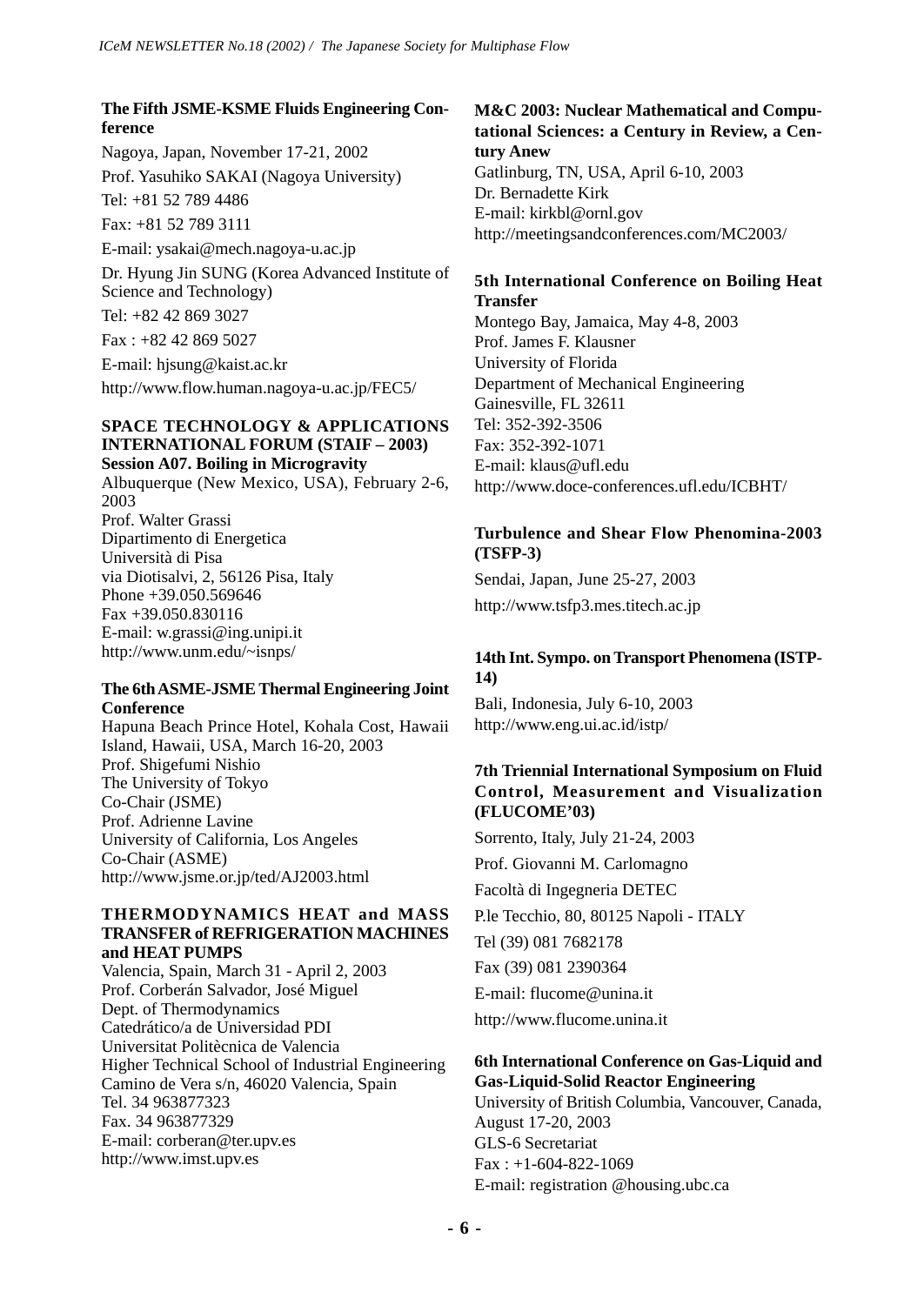# **Transient Convective Heat and Mass Transfer in**

**Single and Two-phase Flows** Cesme, Turkey, August 17-22, 2003 Professor Faruk Arinc ICHMT Secretary General Mechanical Engineering Department Middle East Technical University 06531 Ankara, Turkey Tel: +90-312-210 5214 & 1429 Fax: +90-312-210 1331 & 1266 E-mail: arinc@metu.edu.tr http://www.ichmt.org/Trcon-03

#### **Third European-Japanese Two -Phase Flow Group Meeting**

Certosa di Pontignano, Pontignano - 53010 Vagliagli , Italy September 21-27, 2003 Dr. Gian Piero Celata ENEA Casaccia E-mail: celata@casaccia.enea.it, Prof. Iztok Zun University of Ljubljana E-mail: iztok.zun@fs.uni.lj.si Prof. Akio Tomiyama Kobe University E-mail: tomiyama@mech.kobe-u.ac.jp

## **International Conference on Supercomputing in Nuclear Applications (SNA 2003)**

Paris, France, September 22-24, 2003 http://sna-2003.cea.fr/

## **Tenth International Topical Meeting on Nuclear Reactor Thermal Hydraulics (NURETH-10)**

Seoul, Korea, October 5-9, 2003 Won-Pil Baek, Ph.D. Principal Researcher/General Project Manager Thermal Hydraluic Safety Research Team Korea Atomic Energy Research Institute +82-42-868-8913 +82-11-9817-1667 E-mail: shchang@mail.kaist.ac.kr http://www.nureth10.org

## **4th International Symposium on Turbulence, Heat and Mass Transfer** Antalya, Turkey, October 12-17, 2003 SYMPOSIUM CHAIRS: Prof. K. Hanjalic, Chairman Department of Applied Physics, Delft University of Technology Lorentzweg 1, 2628 CJ Delft, The Netherlands Tel: +31 15 278 1735 Fax: +31 15 278 1204 E-mail: hanjalic@ws.tn.tudelft.nl Prof. Y. Nagano, Co-Chairman Department of Mechanical Engineering, Nagoya Institute of Technology Gokiso-cho, Showa-ku, Nagoya 466-8555, Japan Tel:  $+81$  52 735 5325 Fax: +81 52 735 5359 E-mail: nagano@heat.mech.nitech.ac.jp SYMPOSIUM SECRETARY Prof. F. Arinc Department of Mechanical Engineering, Middle East Technical University, 06531 Ankara, Turkey Tel: +90 312 210 5214 Fax: +90 312 210 1331 E-mail: arinc@metu.edu.tr http://www.ichmt.org/Thmt-03

## **5th International Conference on Multiphase Flow (ICMF-2004)**

Yokohama Pacifico Conference Center, Yokohama, Japan, May 31- June 3, 2004 Conference Chairperson: Prof. Y. Matsumoto University of Tokyo Temporary web site: http://www.fel.t.u-tokyo.ac.jp/ ICMF2004/ First circulation will be e-mailed soon.